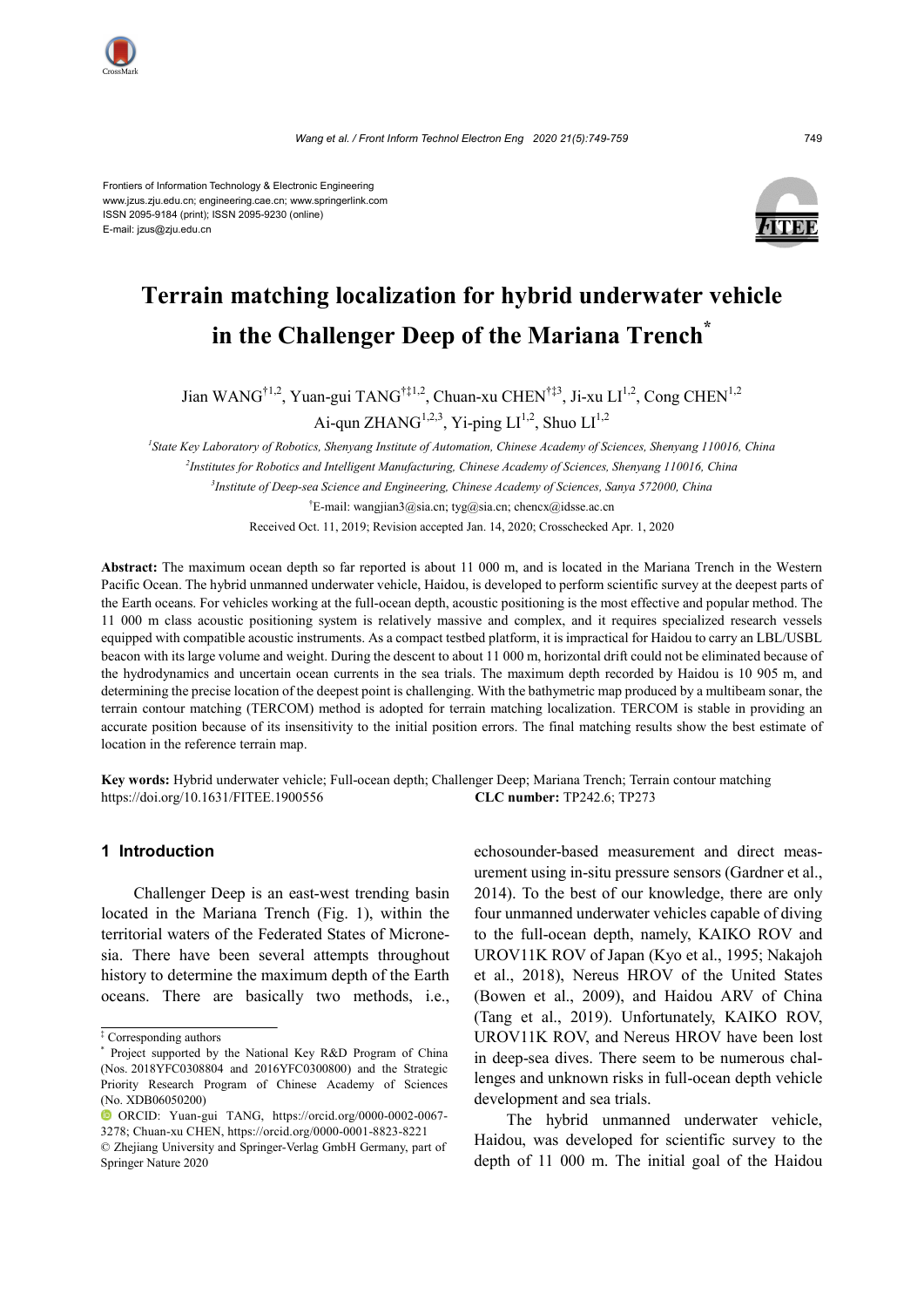

Project was to develop the key technologies for the full-ocean depth. To validate the technologies in the deep-ocean environment, Haidou was designed as a testbed platform. However, most full-ocean depth equipment is customized, expensive, and bulky. Referring to KAIKO, UROV11K, and Nereus, specially developed acoustic positioning systems were employed for localization. Looking up the available documents, acoustic positioning was the only application case at the deepest ocean of the world. However, due to the limitations of weight, volume, battery energy, and research budget, Haidou was not integrated with the long baseline (LBL)/ultra-short baseline (USBL) beacon for precise localization. Therefore, how to locate the survey area is the problem that we have to cope with. For the study of the Challenger Deep, besides making claims of the maximum detected depth value, it is significant to research the coordinates of the maximum depth.

At present, inertial navigation systems (INSs) have been widely used in underwater vehicles even for the under polar ice environment (Li et al., 2011). Since the INS error inevitably accumulates over time, assisting measures should be taken, such as acoustic USBL aided SINS (USBL SINS) and ocean geophysics aided SINS (geomagnetic/terrain/gravity SINS). If an a priori map of the survey field is accessible, measurement of geophysical information can be implemented to estimate the vehicle position. Underwater vehicle navigation based on topographical data has been successfully demonstrated (Bergem et al., 1993). In this system, depths are measured throughout the mission by a multibeam sonar to produce an accurate profile of the seafloor. The multibeam sonar profile is matched against the a priori map to determine the vehicle position. Terrain matching localization is a promising technique for obtaining the estimated position of Haidou with the topographic information.

In recent years, the wide application potential of terrain matching localization in the underwater environment has attracted the attention of scholars around the world. The terrain matching localization system does not need any other extra equipment. It is invisible and has no cumulative time error. Terrain contour matching (TERCOM), iterated closest contour point (ICCP), and Sandia inertial terrain assisted navigation (SITAN) are classic terrain matching algorithms in underwater navigation. The SITAN algorithm adopts a set of extended Kalman filters (EKFs) to deal with the difference between the expected topographical information and the measured topographical information to estimate the position. However, it takes a long search time, and sometimes misses the matching position for a large search sequence. In addition, the SITAN algorithm requires a precise initial position (Yuan et al., 2012). The ICCP algorithm adopts a rigid transformation to match the contour lines, and can achieve high accuracy with a small initial position error. Nevertheless, it may lead to a matching failure for a large initial position error (Wang HB et al., 2018). The TERCOM algorithm determines the location by calculating the correlation of the background terrain and the surveyed bathymetric sequence. The TERCOM algorithm has the advantages of easy implementation, fast calculation, and good stability. The highlight of TERCOM is that it is insensitive to the initial errors (Zhao et al., 2015; Han et al., 2017).

In this study, we propose a terrain matching method to settle the localization problem without an acoustic positioning system at the maximum depth of the Earth oceans. To achieve this, we propose a highprecision pressure-depth conversion for bathymetry calculation, which provides data support for the maximum depth value recorded by Haidou. Terrain characteristic analysis is necessary. It is meaningful to select the appropriate terrain matching region based on topographic information. The key of the localization method is to match the bathymetric data collected by Haidou against the a priori multibeam terrain map with the TERCOM algorithm. This approach has been applied in sea trials in the Challenger Deep of the Mariana Trench. Matching results provide the best estimate of position of the survey area and the global coordinates of the deepest recorded point.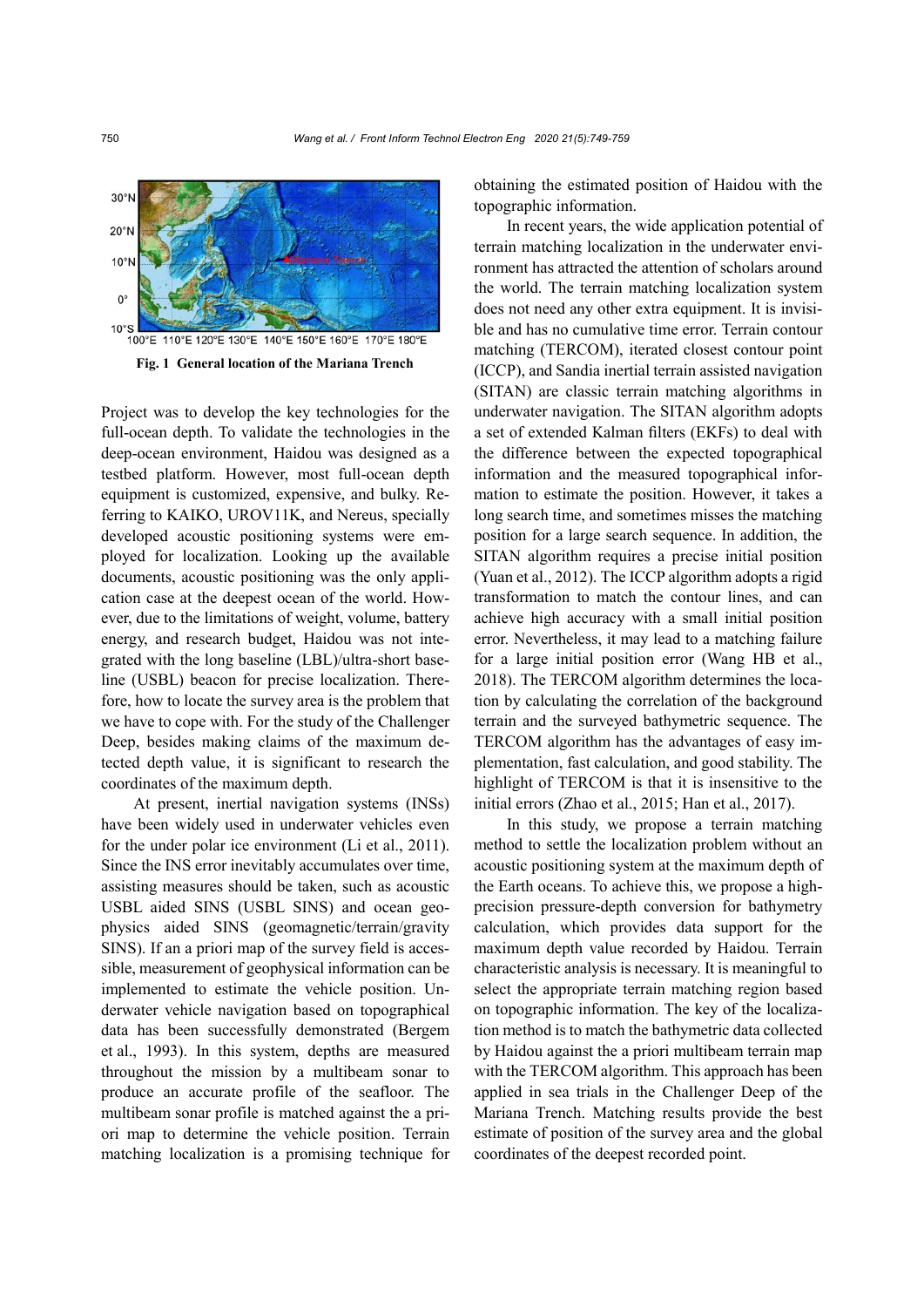# **2 Full-ocean depth localization problem formulation**

In this section, we give a brief description of the Haidou vehicle, and then introduce the localization problem at the full depth of the ocean.

## **2.1 Haidou overview**

The Haidou vehicle was designed as a compact vehicle that can perform scientific research with in-situ sensors and a high-definition (HD) camera at the full-ocean depth of 11 000 m (Fig. 2). Basic parameters of Haidou ARV are listed in Table 1. The dimensions of Haidou are 0.85 m (length)×0.4 m (width) $\times$ 1.2 m (height). Its weight is 260 kg in air. With a mission controller, the vehicle could work as an autonomous underwater vehicle (AUV) for broadarea survey. With a single microfiber optic cable of 0.4 mm diameter, the vehicle can be operated as a remotely-operated vehicle (ROV) capable of close-up imaging of interested scenes and high-quality teleoperation. Haidou vehicle is equipped with an HD camera and two LED lights for observation. The survey sensors include a Keller PA-33X pressure sensor, a Sea-Bird SBE49 CTD sensor, and a 400-kHz single-beam echosounder. The motion of Haidou is accomplished by four propulsion DC-brushless motors. Two vertical thrusters are used for depth control, and two other thrusters are used for horizontal cruising. The large metacentric height of the vehicle provides passive stability in roll and pitch. The fixed vertical tail provides passive hydrodynamic stability in heading. Haidou is a portable vehicle system that can be easily launched without dynamic positioning of the ship.

# **2.2 Localization problem at the full depth of the ocean**

Acoustic systems are the standard for precise underwater positioning. Beacons are placed on vehicles or areas of interest. Position fixes are calculated with the LBL or USBL technique. In general, the acoustic positioning system is reliable with bounded errors, but the range is limited by acoustic propagation of the transponder and beacons. For the range of the full-ocean depth, the acoustic units are bulky. The thick hull is required to resist the gigantic pressure of sea water. In addition, there is no market product, and



**Fig. 2 Haidou hybrid underwater vehicle designed to work at the full-ocean depth of 11 000 m**

**Table 1 Basic parameters of Haidou ARV**

| Parameter                             | Value/Illustration                                                                                            |
|---------------------------------------|---------------------------------------------------------------------------------------------------------------|
| Maximum working<br>depth (m)          | 11 000                                                                                                        |
| Weight in air (kg)                    | 260                                                                                                           |
| Dimensions $(m \times m \times m)$    | $0.85 \times 0.4 \times 1.2$                                                                                  |
| Operation models                      | Autonomous and remotely-<br>operated                                                                          |
| Sensors                               | An SBE 49 CTD sensor, a PA-33X<br>pressure gauge, and a single-<br>beam echosounder                           |
| Load capacity (kg)                    | 5                                                                                                             |
| Sailing speed (knot)                  | 1                                                                                                             |
| Battery                               | Rechargeable lithium ion battery<br>$(2 \text{ kW} \cdot \text{h})$                                           |
| Thrusters                             | Two in horizontal and two in<br>vertical                                                                      |
| Unpowered descent<br>and ascent speed | No less than 50 m/min on average                                                                              |
| Other supporting<br>equipment         | A fiber optic compensator near<br>surface, a deck control and<br>display station, and a transport<br>platform |

the 11 000 m class acoustic positioning system is customized, time-consuming, and expensive. From the available literature, acoustic positioning is the only application case of full-ocean depth positioning.

As described in Section 2.1, Haidou was designed as a compact testbed platform to verify the key technologies at the full depth of the ocean. It is undesirable and impractical for Haidou to carry an LBL/USBL beacon with a large size and weight. During a descent to about 11 000 m, horizontal drift is affected by hydrodynamics and uncertain ocean currents. Localization of the survey area is tough, and determining the precise location of the recorded deepest point is even more challenging. If an accurate a priori map of the environment is available, bathymetry can be used to estimate the vehicle position.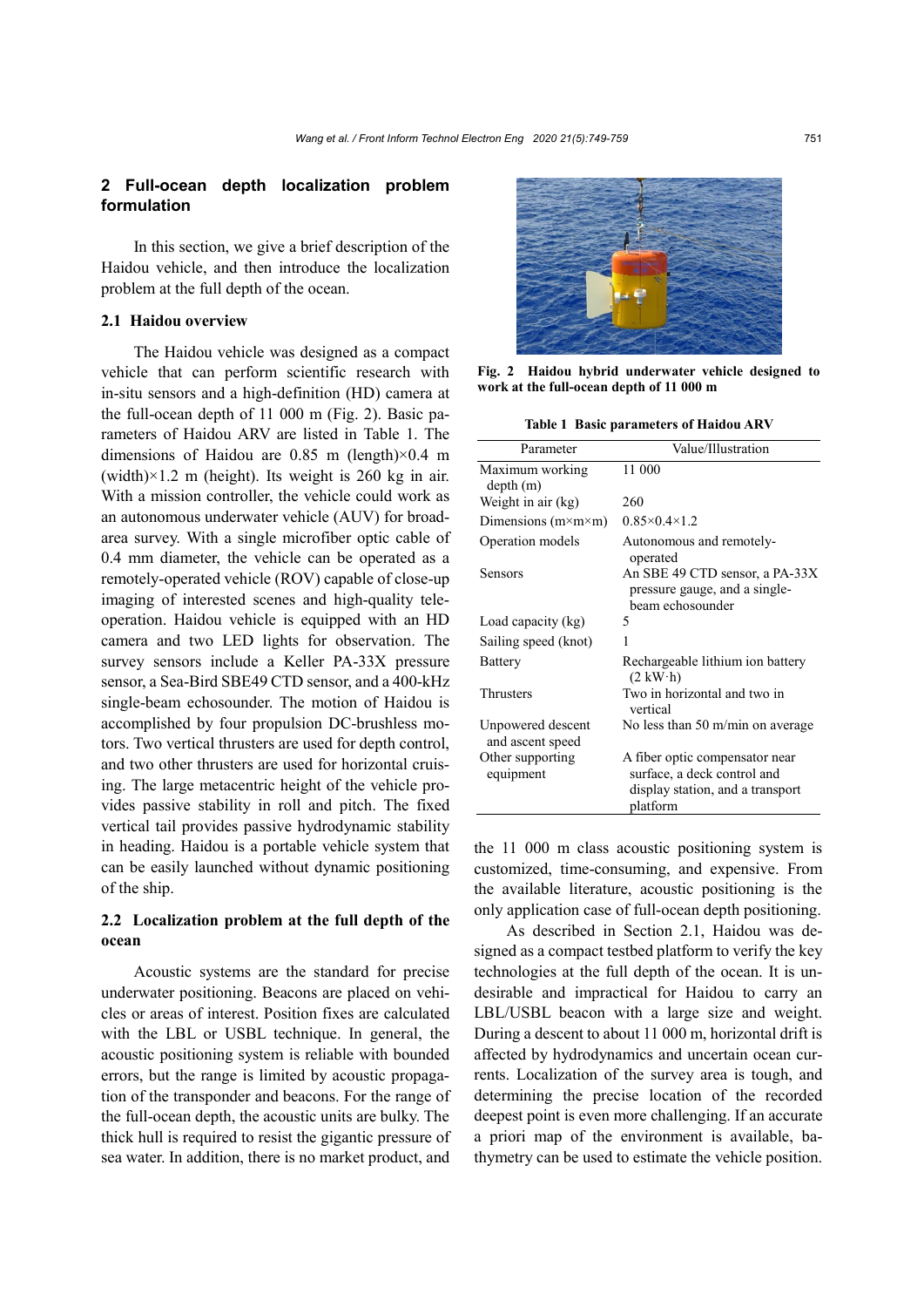## **3 Terrain matching localization method**

In this section, we describe terrain characteristic analysis and high-precision depth calculation with in-situ sensors, and then introduce the TERCOM method.

## **3.1 Matching terrain characteristic analysis**

False terrain matching localization may occur if the matching terrain is flat or repetitive without uniqueness. It is vital to classify the terrain and determine the appropriate matching region. In a terrain matching system, terrain elevation standard deviation and topographic information entropy are often used to reflect the inherent characteristics of the terrain.

Supposing that a region is divided into  $m \times n$  grids and that  $z(i, j)$  is the topographic elevation of point  $(i, j)$ , the terrain inherent characteristic parameters can be defined as follows:

1. Terrain elevation standard deviation

Terrain elevation standard deviation reflects the topographic fluctuation intensity of the terrain. The larger the standard deviation of the terrain elevation in the region is, the more dramatically the terrain fluctuates.

$$
\overline{z} = \frac{1}{mn} \sum_{i=1}^{m} \sum_{j=1}^{n} z(i, j),
$$
 (1)

$$
D(z) = \frac{1}{m(n-1)} \sum_{i=1}^{m} \sum_{j=1}^{n} \left[ z(i, j) - \overline{z} \right]^2, (2)
$$

$$
\sigma = \sqrt{D(z)},\tag{3}
$$

where  $\bar{z}$  represents the mean of the terrain elevation,  $D(z)$  the variance of the topographic elevation, and  $\sigma$ the terrain elevation standard deviation.

2. Topographic information entropy

Topographic information entropy reflects the amount of elevation information in the region, and can be used to depict a terrain feature. If the elevation value of a region changes rapidly, the fluctuation changes are large, the topography is specific, and the calculated local topographic entropy is small. Otherwise, the calculated topographic entropy is large.

$$
H_{\rm f} = -\sum_{i=1}^{m} \sum_{j=1}^{n} p_{ij} \log p_{ij}, \qquad (4)
$$

$$
p_{ij} = \frac{z(i,j)}{\sum_{i=1}^{m} \sum_{j=1}^{n} z(i,j)},
$$
\n(5)

where  $H_f$  represents the terrain entropy and  $p_{ij}$  the normalized topographic elevation of the given point  $(i, j)$ .

# **3.2 High-precision depth measurement and calibration with in-situ sensors**

## 3.2.1 Sensors for depth measurement

Sensors carried by the Haidou vehicle for seafloor depth measurement include a Keller PA-33X pressure sensor, a Sea-Bird SBE49 CTD sensor, and a single-beam echosounder. The specific parameters of the PA-33X pressure, SBE49 CTD sensor, and singlebeam echosounder are shown in Tables 2, 3, and 4, respectively.

**Table 2 Specifications of the Keller PA-33X pressure sensor**

| Parameter                                         | Value        |
|---------------------------------------------------|--------------|
| Pressure endurance (MPa)                          | 120          |
| Weight in air $(g)$                               | 2.40         |
| Accuracy                                          | $0.01\%$ FS  |
| Resolution                                        | $0.002\%$ FS |
| Storage/Operating temperature range $(^{\circ}C)$ | $-40-120$    |
| DC 0.11                                           |              |

FS: full scale

**Table 3 Specifications of the Sea-Bird SBE49 CTD sensor**

|                   | Temperature          | Conductivity                | Pressure       |
|-------------------|----------------------|-----------------------------|----------------|
| Property          | $^{\circ}\mathrm{C}$ | (s/m)                       | (dbar)         |
| Measurement       | $-5-35$              | $0 - 9$                     | $0 - 10500$    |
| range             |                      |                             |                |
| Accuracy          | $\pm 0.002$          | $\pm 0.0003$                | $\pm 0.1\%$ FS |
| Typical stability | 0.0001               | $0.00005$ oce- $0.002\%$ FS |                |
|                   |                      | anic water                  |                |
| Resolution        | $0.0002$ per         | $0.0003$ per                | $0.05%$ FS     |
|                   | month                | month                       | per year       |

FS: full scale. 1 dbar= $1 \times 10^4$  Pa

| Parameter                 | Value          |
|---------------------------|----------------|
| Maximum working depth (m) | 11 000         |
| Weight in air (kg)        | 2.8            |
| Frequency (kHz)           | 400            |
| Beam width $(°)$          | 10             |
| Maximum range (m)         | 100            |
| Resolution (m)            | 0 <sup>3</sup> |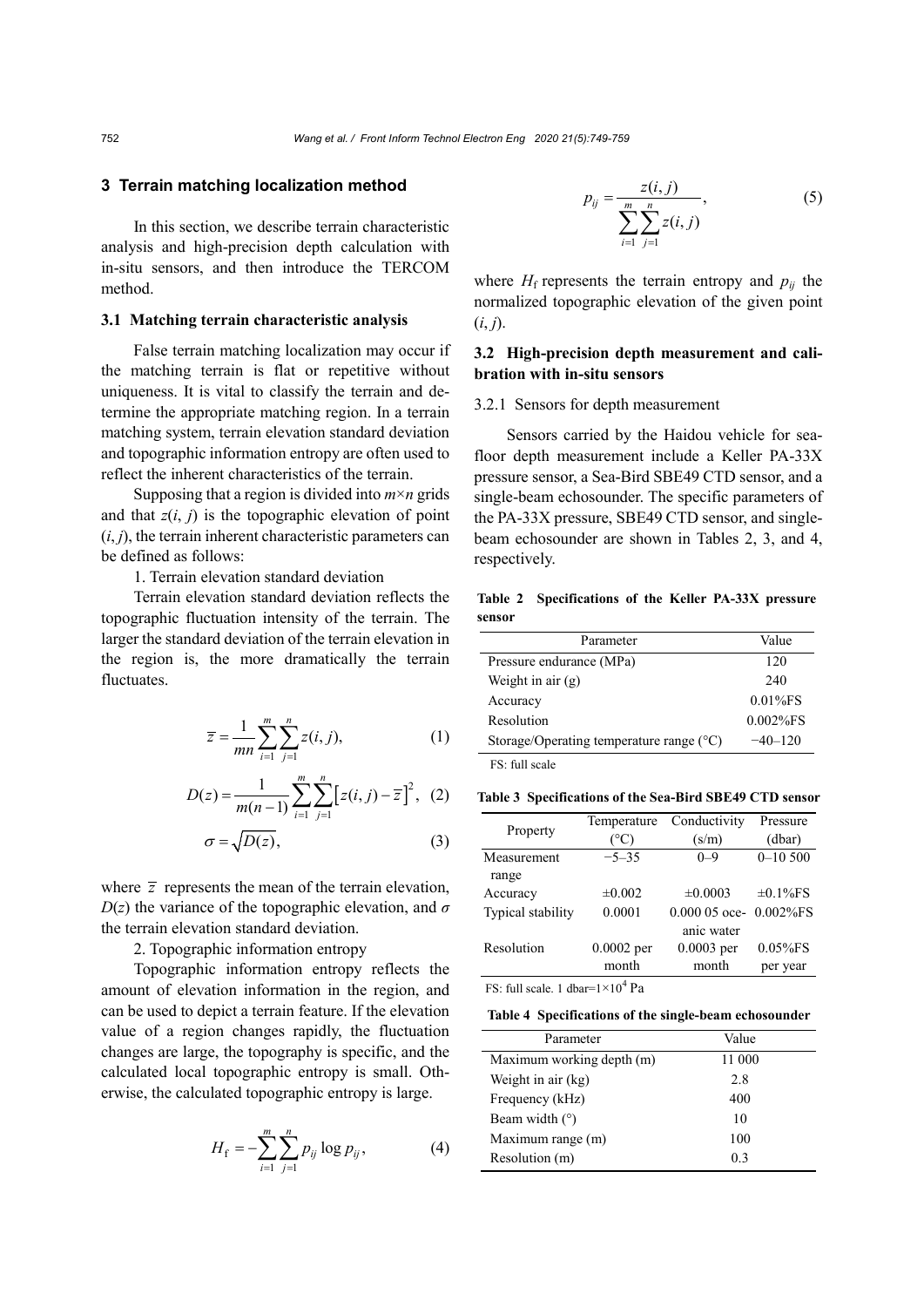## 3.2.2 Depth calibration

Calculation of the pressure depth in the ocean is based on the hydrostatic equation:

$$
p = \rho g h,\tag{6}
$$

where *g* is the local acceleration due to the gravity, *h* the depth,  $\rho$  the density, and  $p$  the pressure. In the ocean, the water column is not well-distributed. The density value is different at different locations and in different times. The value of acceleration due to the gravity varies with the depth and latitude. Deep-sea scientists are aware of the importance and difficulty of accurate depth calculations.

The integral form of the hydrostatic equation is

$$
\int_0^z g dz = \int_0^p v(s,t,p) dp, \tag{7}
$$

where  $v(s, t, p)$  is the in-situ specific volume of seawater with salinity *s* at temperature *t* under pressure *p*.

Before the development of a full-ocean depth vehicle or lander, there were no efficient tools for direct in-situ measurement of a specific volume of seawater and its density. Simplification and approximation of Eq. (7) was conducted, and the practical formula was proposed (Fofonoff and Millard, 1983). By solving Eq. (7), Fofonoff and Millard (1983) calculated the depth from the pressure and the latitude by the following equation:

$$
Z = Z_s(p, \theta) + \frac{\Delta D}{9.8},\tag{8}
$$

where  $Z_s(p, \theta)$  is a universal expression for calculating depth in the "standard ocean" (an ideal medium in temperature *T*=0 °C and salinity *S*=35 psu) and  $\theta$  is the latitude. The term Δ*D*, called geopotential anomaly, accounts for the difference in the temperature and salinity structure from the "standard ocean."

The complete formulation of  $Z_s(p, \theta)$  is expressed as

$$
H_{i} = \frac{\{[(A_{i}p_{i} + B_{i})p_{i} - C_{1}]p_{i} + D_{1}\}p_{i}}{F(\theta, p_{i})},
$$
(9)

where  $A_1$ =−1.82×10<sup>-15</sup>,  $B_1$ =2.279×10<sup>-10</sup>,  $C_1$ =2.2512× 10<sup>-5</sup>, and *D*<sub>1</sub>=9.726 59.

$$
F(\theta, p_i) = A_2[1 + (B_2 + C_2 \sin^2 \theta) \sin^2 \theta] + D_2 p_i, (10)
$$

where  $A_2$ =9.780 318,  $B_2$ =5.2788×10<sup>-3</sup>,  $C_2$ =2.36×10<sup>-5</sup>, and  $D_2=1.092\times10^{-6}$ .

This procedure is an algorithm adopted in the SBE CTD instrument for pressure-to-depth conversion, and this procedure is commonly used, here abbreviated as F-M.

Haidou vehicle is capable of measuring the full-ocean density profile (a function of salinity, temperature, and pressure) in situ. So, there is no need to use the traditional F-M practical formula for simplification and approximation. Instead, we directly calculate the depth by solving the integral form of the hydrostatic equation.

The depth value  $H_i$  is described by

$$
H_i = \sum_{i=1}^{M} h_i, \qquad (11)
$$

where  $h_i$  represents the depth change between  $p_i$  and *p<sub>i−1</sub>*, and can be calculated by

$$
h_i = \frac{p_i - p_{i-1}}{\rho_i g_i},\tag{12}
$$

where  $\rho_i$  is the density and  $g_i$  the gravity at pressure  $p_i$ in the water column.

According to Sea-Bird Electronics Inc. (2007), the density is influenced by salinity, temperature, and pressure, expressed as

$$
\rho_i = \frac{A + B + C + D}{1 - \frac{p_i}{E + F + G + H + I + J + K + M}},
$$
(13)

where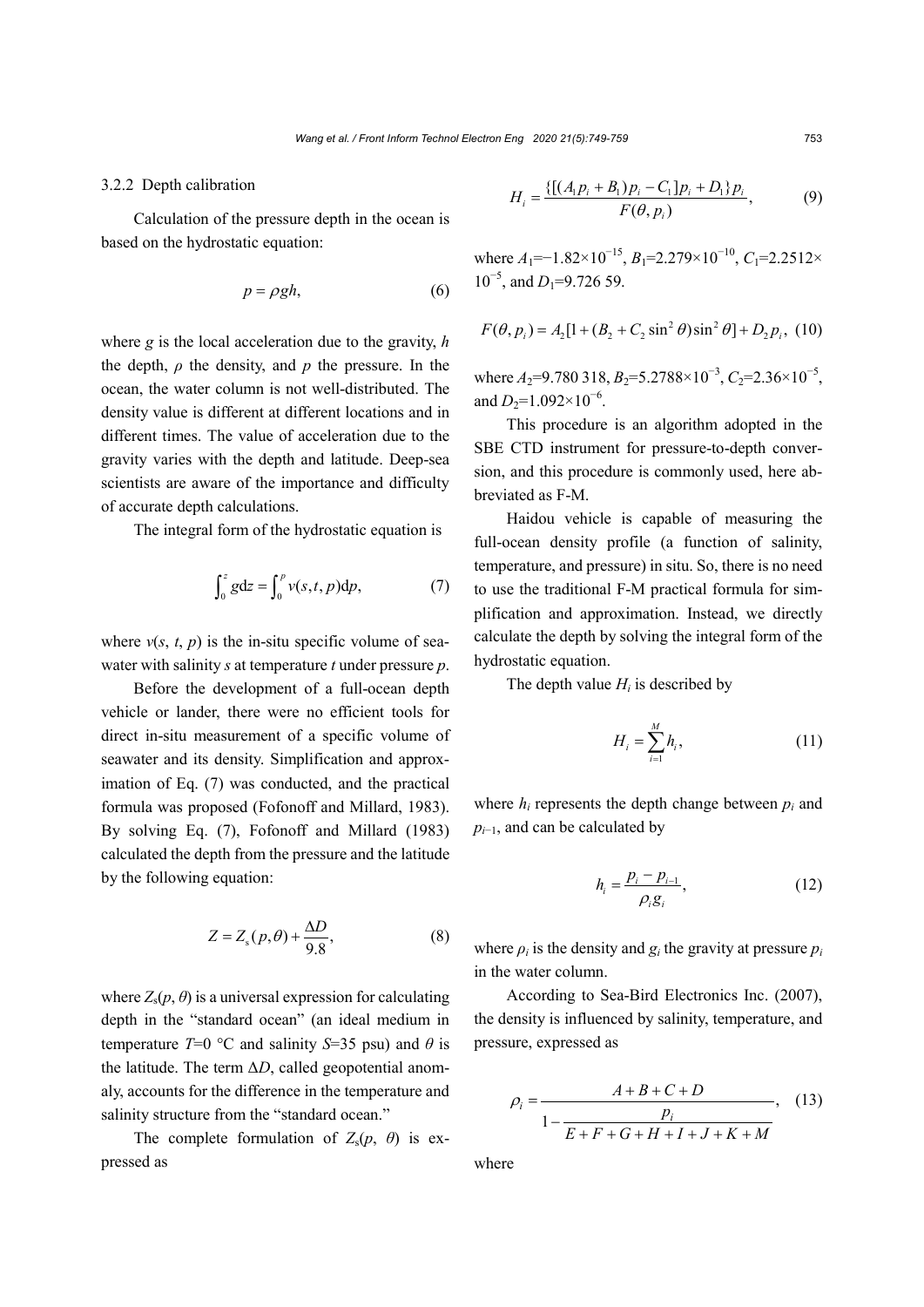,

$$
A = A_0 + A_1t_i + A_2t_i^2 + A_3t_i^3 + A_4t_i^4 + A_5t_i^5
$$
  
\n
$$
B = (B_0 + B_1t_i + B_2t_i^2 + B_3t_i^3 + B_4t_i^4)s_i,
$$
  
\n
$$
C = (C_0 + C_1t_i + C_2t_i^2)s_i^{1.5},
$$
  
\n
$$
D = D_0s_i^2,
$$
  
\n
$$
E = E_0 + E_1t_i + E_2t_i^2 + E_3t_i^3 + E_4t_i^4,
$$
  
\n
$$
F = (FQ_0 + FQ_1t_i + FQ_2t_i^2 + FQ_3t_i^3)s_i,
$$
  
\n
$$
G = (G_0 + G_1t_i + G_2t_i^2)s_i^{1.5},
$$
  
\n
$$
H = (H_0 + H_1t_i + H_2t_i^2 + H_3t_i^3)p_i,
$$
  
\n
$$
I = (I_0 + I_1t_i + I_2t_i^2)s_i p_i,
$$
  
\n
$$
J = J_0s_i^{1.5}p_i,
$$
  
\n
$$
K = (K_0 + K_1t_i + K_2t_i^2)p_i^2,
$$
  
\n
$$
M = (M_0 + M_1t_i + M_2t_i^2)s_i p_i^2.
$$

The specific coefficients and the formula to calculate the salinity with conductivity, temperature, and pressure are given in Sea-Bird Electronics Inc. (2007).

According to McDougall and Barker (2011), the acceleration due to the gravity in the ocean is related to the latitude and depth. With a known latitude *θ* and a calculated *Hi*−1, *gi* is calculated by

$$
g_i = g_0 \{1 + [A_3 + (B_3 - 5\sin^2 \theta)\sin^2 \theta]\}(1 - C_3 H_{i-1}),
$$
\n(14)

where *g*<sub>0</sub>=9.780 327, *A*<sub>3</sub>=5.2792×10<sup>-3</sup>, *B*<sub>3</sub>=2.32×10<sup>-5</sup>, and  $C_3$ =2.26×10<sup>-7</sup>.

# **3.3 Terrain contour matching based on the mean square difference**

TERCOM was originally developed for aerial platforms and first deployed in cruise missiles. It is one of the most popular matching algorithms and has been applied successfully in practice. TERCOM performs a batch correlation of the measured profile against the a priori map rather than individual recursive measurement, thus reducing sensitivity to the initial position errors. The generally applied matching rules of TERCOM are cross correlation (COR), mean absolution difference (MAD), and mean square difference (MSD) (Wang KD and Yong, 2010). The definitions are as follows:

COR
$$
(x, y) = \frac{1}{N} \sum_{i=1}^{N} d_M(i) d_{\text{BT}}(x, y, i),
$$
 (15)

$$
MAD(x, y) = \frac{1}{N} \sum_{i=1}^{N} |d_M(i) - d_{\text{BT}}(x, y, i)|, \quad (16)
$$

$$
MSD(x, y) = \frac{1}{N} \sum_{i=1}^{N} [d_M(i) - d_{BT}(x, y, i)]^2, (17)
$$

where  $d_M$  is the measured depth sequence using in-situ sensors,  $d_{\text{BT}}$  the background terrain map, and *N* the matching length.

COR may lead to a mismatch to some extent. MSD correlation matching algorithm is an effective approach for ascertaining the most relevant position in the terrain map. Since the accuracy of MSD is slightly higher than those of COR and MAD, MSD is used in this study. The position where MSD is minimum fulfills the best matching with the background terrain map.

## **4 Sea trials and terrain matching localization results**

## **4.1 Sea trials**

Sea trials were conducted in September and October 2018 from the R/V TANSUOYIHAO in the Challenger Deep of the Mariana Trench in the Western Pacific Ocean.

## 4.1.1 Reference terrain map with a multibeam sonar

The R/V TANSUOYIHAO multibeam sonar (KONGSBERG EM122) was used to produce maps of the seafloor during the cruise. The EM122 is a 12-kHz multibeam system that produces bathymetric data and seafloor acoustic backscatter imaging in the water depth up to 11 000 m. Fig. 3 shows parts of the EM122 bathymetric data around the Challenger Deep in a three-dimensional (3D) view. The reference map stretches about 23.8 km east to west and 17.7 km south to north, covering an area of about  $421 \text{ km}^2$  with a 20-m resolution. The bathymetric data varies from 8346 m to 10 928 m. The bathymetric contour of the reference map is shown in Fig. 4. Triangle in Fig. 4 represents the deepest point of the Challenger Deep from multibeam bathymetric data.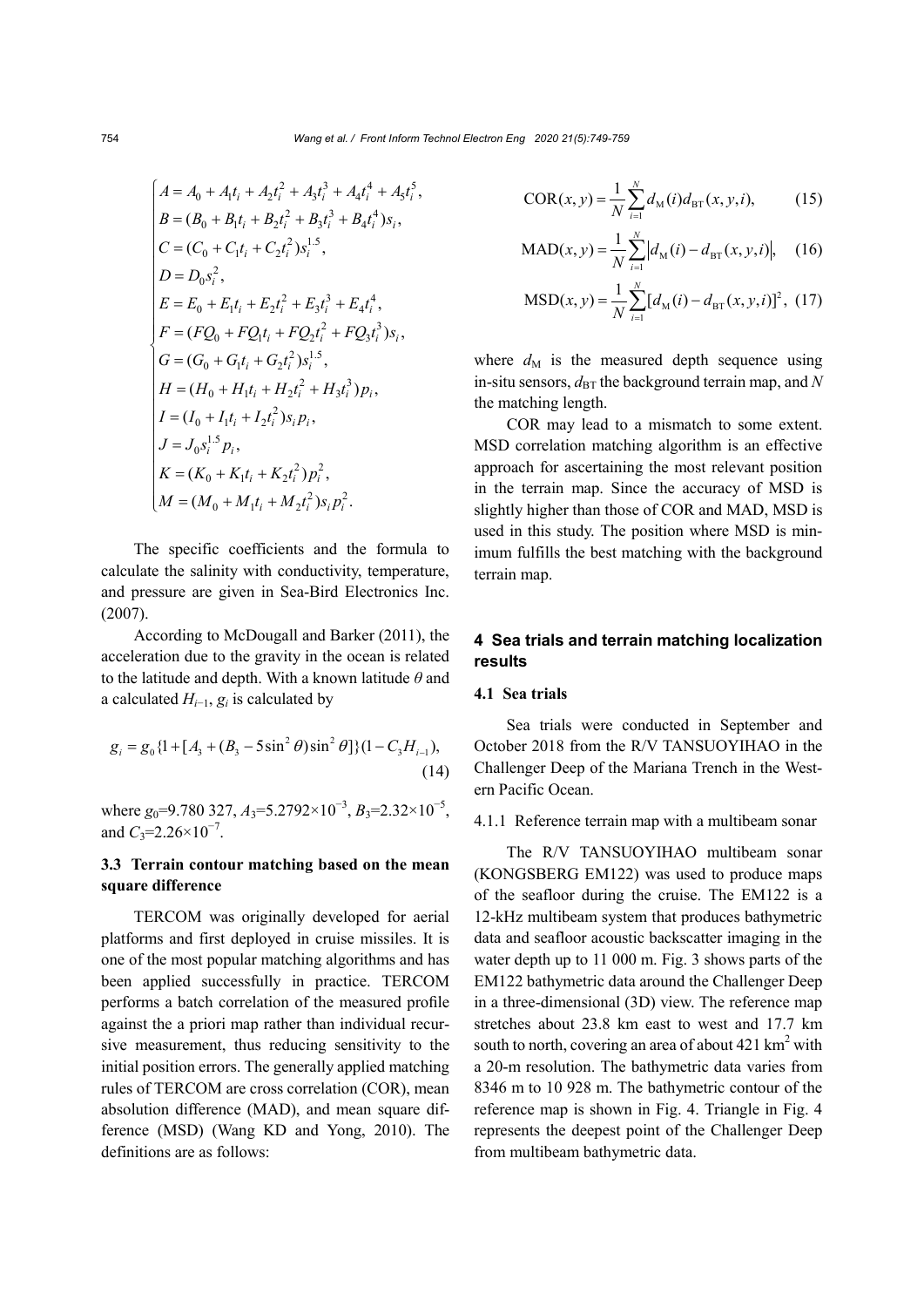

**Fig. 3 Parts of the EM122 bathymetric data around the Challenger Deep in a three-dimensional view**



**Fig. 4 Bathymetric contour of the reference terrain map**

## 4.1.2 Terrain matching region selection

To determine a suitable region for terrain matching localization, the reference map was divided into 44×60 grids. Then, the terrain elevation standard deviation and topographic information entropy of each block were calculated.

The terrain elevation standard deviation of  $44\times60$  grid areas is shown in Fig. 5. The light color regions represent where the terrain matching algorithm is more favorable and terrain suitability is better. Topographic change in the area containing the deepest point is small, indicating that the area is unsuitable for terrain matching. In the northeast direction near the deepest point, the high standard deviation value illustrates that the terrain is undulating.

The topographic information entropy of the  $44\times60$  grid areas is shown in Fig. 6. Light color parts indicate where the regions are poor in topography information and unsuitable for terrain matching localization. Dark color parts indicate large entropy regions that are rich in topography information and suitable for terrain matching localization. The topographic entropy implies that the region in the northeast direction near the deepest point contains a lot of elevation information.



**Fig. 5 Terrain elevation standard deviation of 44×60 grid areas**



**Fig. 6 Topographic information entropy of 44×60 grid areas**

Based on the terrain elevation standard deviation and topographic information entropy analysis, the launch point and the terrain matching region are selected. The selected launch point must contain sufficient bathymetric information, and the closer to the deepest point, the better. The terrain matching region can be large because the landing point drifts from the launch point after several hours of deep dive. As shown in Fig. 7, the selected launch point is located in the northeast direction of the deepest point in the terrain map. The selected matching region stretched about 5.8 km east to west and 3.7 km south to north. The region could supply decent bathymetric information for the terrain matching method.



**Fig. 7 Terrain matching region selected from the reference terrain map**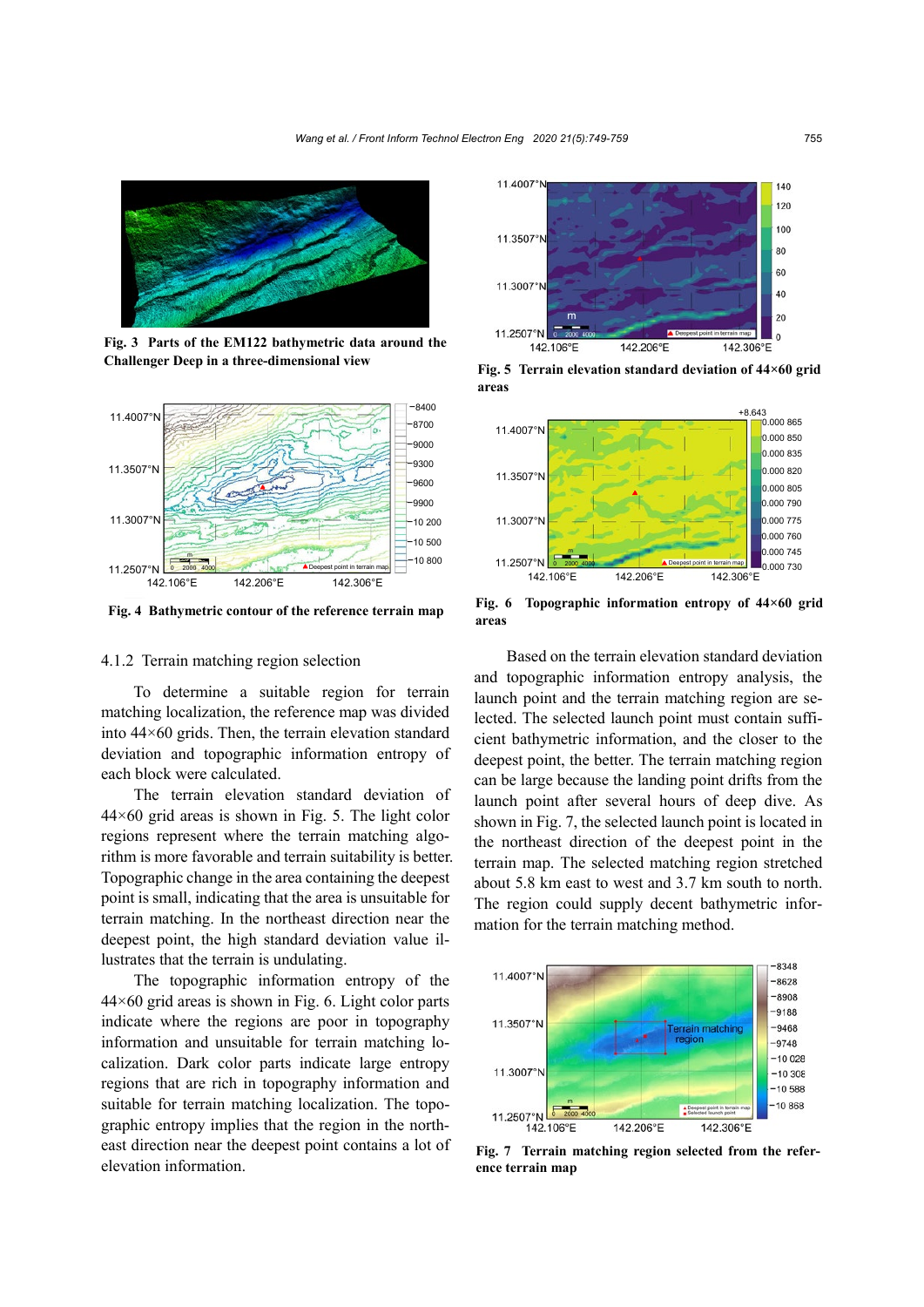4.1.3 High-precision seafloor depth calculation with in-situ sensors

The measured conductivity and temperature of the whole water column are shown in Fig. 8. From Sea-Bird Electronics Inc. (2007) and McDougall and Barker (2011), the salinity, density, and gravity acceleration could be calculated.



**Fig. 8 Measured conductivity (a) and temperature (b) by SBE49 CTD, calculated salinity (c), density (d), and gravity acceleration (e)**

The high-precision calibrated sailing depth of the Haidou vehicle during the whole dive is shown in Fig. 9. The descent time was about 3 h and 35 min, and the ascent time was about 3 h and 16 min. It took about 3 h to carry out the scientific investigation near the seafloor.

The bathymetric data consists of the depth measurement below the water surface and the altitude measurement above the seafloor. The vehicle sailed at a given altitude above the seafloor. The seafloor depth could be obtained by fusing the calibrated sailing depth with the sailing altitude from the single-beam echosounder (Fig. 10).



**Fig. 9 Calibrated sailing depth of Haidou during the whole dive**



**Fig. 10 Seafloor depth (c) obtained by fusing the sailing depth (a) with the sailing altitude (b)**

## 4.1.4 Bathymetric survey results of Haidou

The Haidou hybrid underwater vehicle not only could be manually tele-operated from the ship, but also automatically works with an onboard computer. Normally, when Haidou is run automatically, it is set at a constant-depth or a constant-altitude mode like most AUVs. The planned trajectory was a U pattern. To sail near the seafloor given the rugged terrain in the Mariana Trench, the Haidou vehicle was set to work in a constant-altitude mode. On one hand, it could track the terrain well; on the other hand, it could avoid a collision.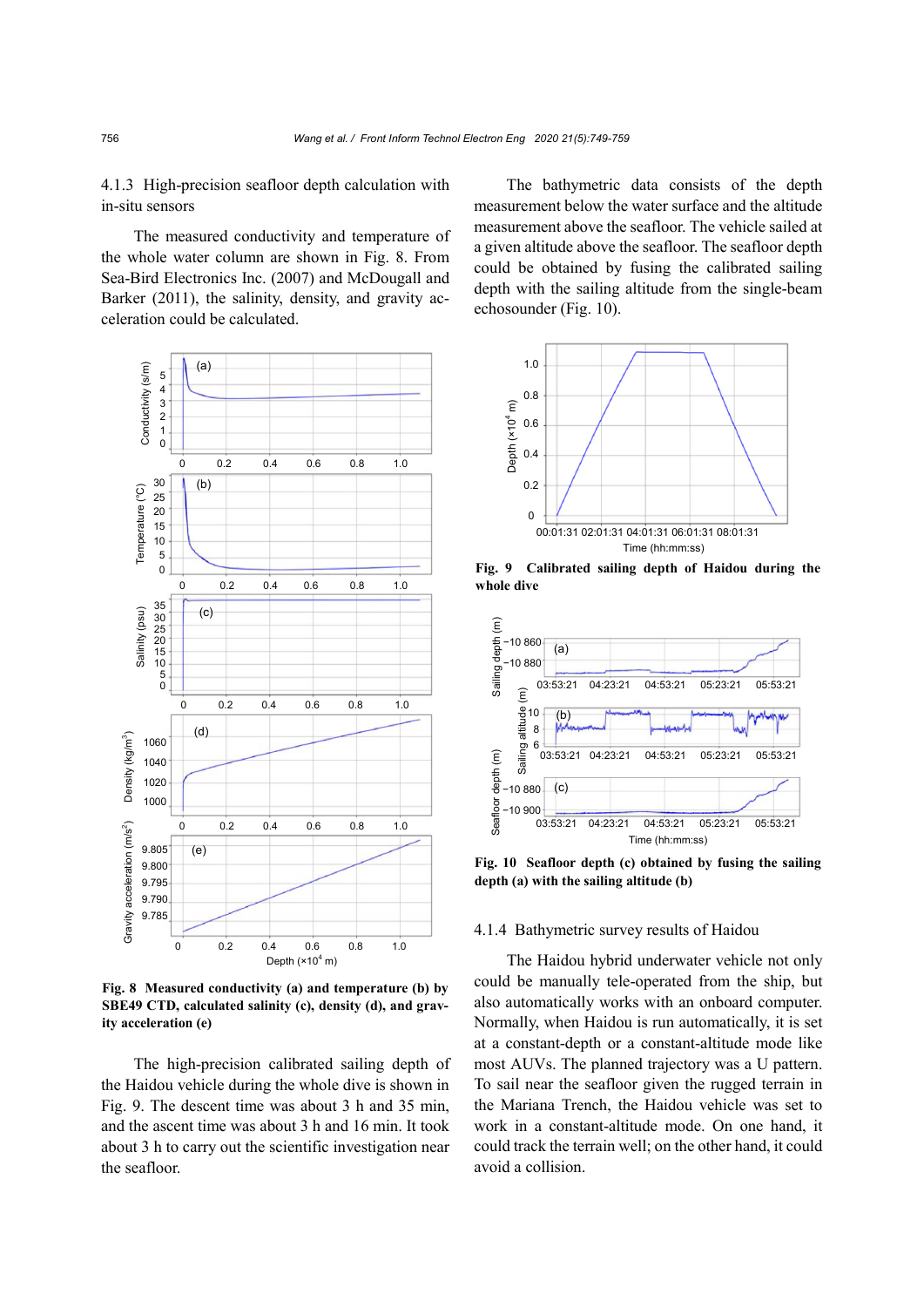During the survey near the seafloor, the real-time perception data transmitted to the ship indicated that the explored terrain was flat. The real-time video taken by the HD camera proved that as well (Fig. 11). Hence, it is infeasible to obtain characteristic values for the terrain with a small gradient.



**Fig. 11 HD camera image displaying that the exploring terrain of the U pattern trajectory is relatively flat**

In accordance with the multibeam bathymetric data, there were topographic fluctuations in the northwest direction. Thanks to the micro optical fiber, the new desired heading command was sent and executed by the onboard computer. With the increasing number of measurement points, the estimate of position became more reliable. Subsequently, the depth value changed rapidly. Rocks and steep slopes appeared one after another in the video images (Figs. 12 and 13).



**Fig. 12 Rocks appearing in the camera when the Haidou vehicle is tele-operated to move in a northwest direction**



**Fig. 13 Steep slopes appearing when the Haidou vehicle continues to sail northwest**

The sailing trajectory in a relative coordinate frame is shown in Fig. 14. The 3D trajectory is depicted in Fig. 15. As can be seen, the seafloor depth fluctuation is small in the U pattern trajectory. When the sailing heading is modified to the northwest, the seafloor depth changes dramatically, providing the topographic characteristics of terrain matching localization.



**Fig. 14 Sailing trajectory in a relative coordinate frame**



**Fig. 15 Three-dimensional trajectory demonstrating the depth fluctuations** 

#### **4.2 Terrain matching localization results**

The matching region stretched about 5.8 km east to west and 3.7 km south to north. To obtain the best estimate of position, the whole region was searched. The search interval was equivalent to the map resolution. The Haidou-measured seafloor depth and the bathymetric data of the terrain matching region were processed in batches to calculate the corresponding MSD values. Based on TERCOM, the position where the MSD value was minimum fulfilled the best matching. As can be seen from Fig. 16, the matched position with the minimum MSD value made the multibeam bathymetric data consistent with the Haidou-measured depth. Generally, due to the uncertain sound velocity in the whole water column, the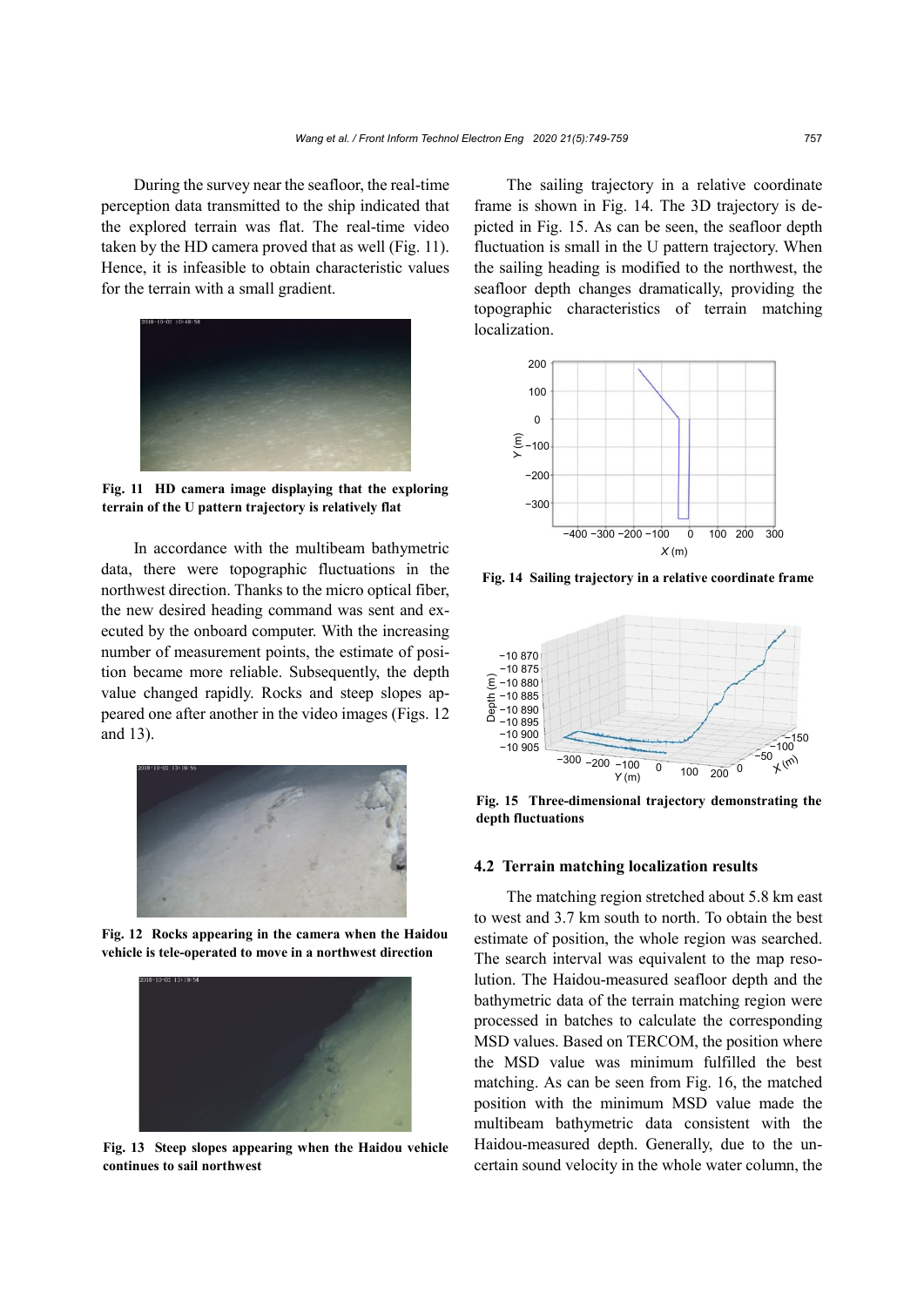multibeam bathymetric data was several meters deeper than the actual depth. The matched results provided more accurate in-situ depth measurement to calibrate the bathymetric data of the multibeam sonar.



**Fig. 16 Matched depth data based on MSD rules**

The matched results are displayed in Fig. 17. The cross marker represents the launch point. The Haidou vehicle was launched at 142°12.583′E, 11°20.227′N from the vessel. The initial position of the matched trajectory was 142°12.853′E, 11°20.339′N. The horizonal distance between the launch point and the initial trajectory point was 533 m, meaning that the Haidou vehicle shifted approximately 533 m in the horizontal direction when it dived about 11 000 m to the seafloor in a vertical direction. The deepest point recorded by Haidou at the Challenger Deep represented with the star marker was located at 142°12.852′E, 11°20.282′N with a depth of 10 905 m.



**Fig. 17 Matched results in the reference terrain map**

# **5 Conclusions**

The Haidou hybrid underwater vehicle has been one of the few vehicles that are capable of diving the full-ocean depth. Because of a lack of an acoustic positioning system, a terrain matching localization method has been proposed. The sea trials have been conducted in the Mariana Trench, where the Haidou vehicle succeeded in reaching the seafloor. Based on the TERCOM MSD rules, the matching results showed the best estimate of position in the multibeam terrain map. The recorded deepest point of the sea trials at the Challenger Deep was located at 142°12.852′E, 11°20.282′N with a depth of 10 905 m. The collected video images and survey data in company with the matched global coordinates contributed to scientific exploration at the deepest area of the Earth oceans.

#### **Contributors**

Yi-ping LI and Shuo LI supervised the project. Yuan-gui TANG designed the research. Jian WANG and Chuan-xu CHEN processed the data. Chuan-xu CHEN made visual presentation. Ji-xu LI and Cong CHEN participated in validation. Jian WANG drafted the manuscript. Ai-qun ZHANG helped organize the manuscript. Jian WANG revised and finalized the paper.

#### **Acknowledgements**

Authors gratefully acknowledge the Haidou team for their creative and intensive efforts, and for the encouragement, help, and support of all members of R/V TANSUOYIHAO.

## **Compliance with ethics guidelines**

Jian WANG, Yuan-gui TANG, Chuan-xu CHEN, Ji-xu LI, Cong CHEN, Ai-qun ZHANG, Yi-ping LI, and Shuo LI declare that they have no conflict of interest.

#### **References**

- Bergem O, Andersen CS, Christensen HI, 1993. Using match uncertainty in the Kalman filter for a sonar based positioning system. Proc 8<sup>th</sup> Int Symp on Unmanned Untethered Submersible Technology, p.405.
- Bowen AD, Yoerger DR, Taylor C, et al., 2009. Field trials of the Nereus hybrid underwater robotic vehicle in the Challenger Deep of the Mariana Trench. OCEANS, p.1- 10. https://doi.org/10.23919/OCEANS.2009.5422311
- Fofonoff NP, Millard RC, 1983. Algorithms for computation of fundamental properties of seawater. *UNESCO Tech Pap Mar Sci*, 44:1-53.
- Gardner JV, Armstrong AA, Calder BR, et al., 2014. So, how deep is the Mariana Trench? *Mar Geod*, 37(1):1-13. https://doi.org/10.1080/01490419.2013.837849
- Han YR, Wang B, Deng ZH, et al., 2017. A mismatch diagnostic method for TERCOM-based underwater gravityaided navigation. *IEEE Sens J*, 17(9):2880-2888. https://doi.org/10.1109/JSEN.2017.2685429
- Kyo M, Hiyazaki E, Tsukioka S, et al., 1995. The sea trial of "KAIKO", the full ocean depth research ROV. OCEANS, p.1991-1996.

https://doi.org/10.1109/OCEANS.1995.528882

- Li S, Zeng J, Wang Y, 2011. Navigation under the arctic ice by autonomous & remotely operated underwater vehicle. *Robot*, 33(4):509-512 (in Chinese). https://doi.org/10.3724/SP.J.1218.2011.00509
- McDougall TJ, Barker PM, 2011. Getting Started with TEOS-10 and the Gibbs Seawater (GSW) Oceanographic Toolbox. SCOR/IAPSO WG127, ISBN 978-0-646- 55621-5.